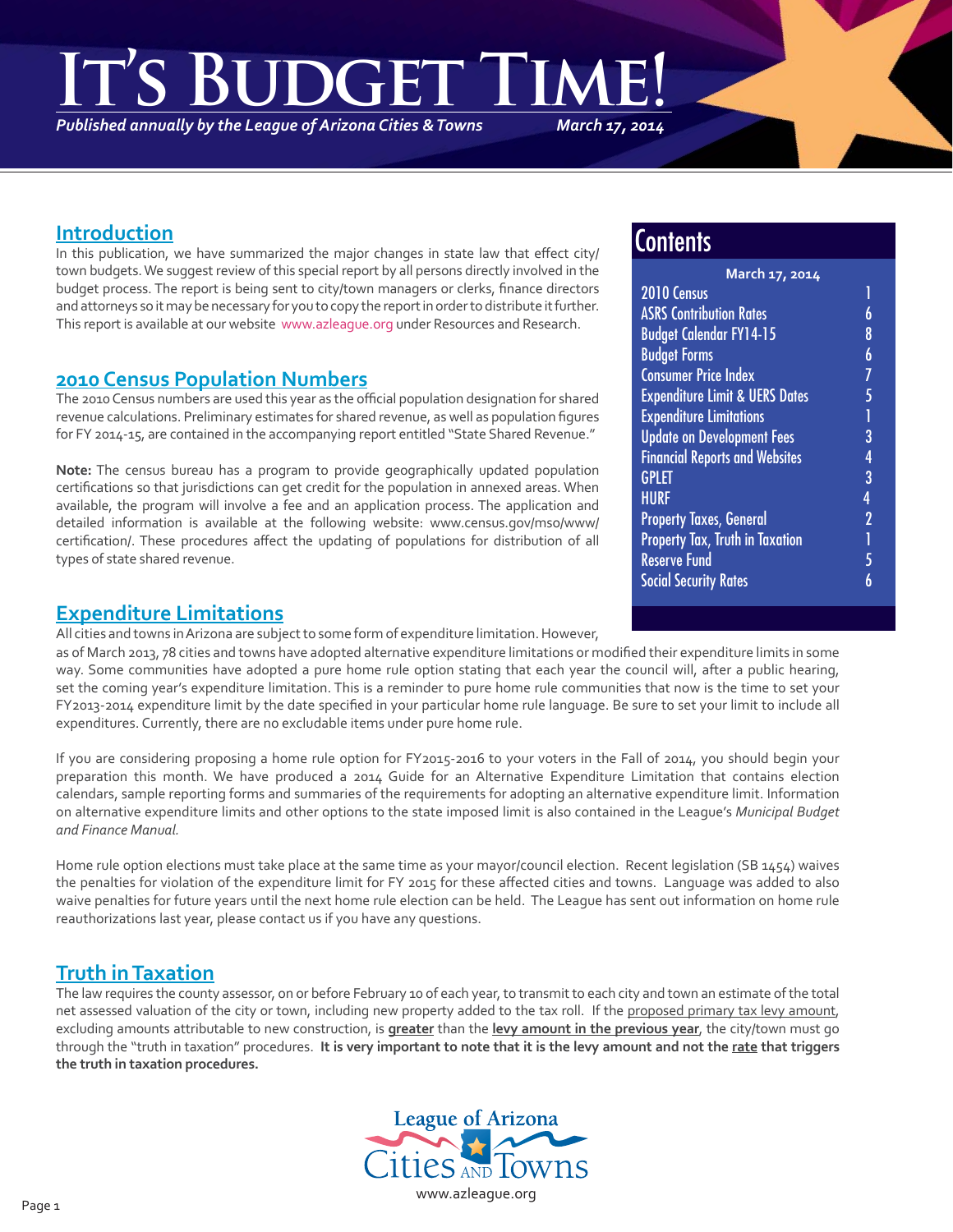# *March 17, 2014* **It's Budget**

*Published annually by the League of Arizona Cities & Towns*

If the proposed levy triggers "truth in taxation," the city or town must publish a notice and press release concerning the increase and hold a public hearing. The following apply to these requirements:

- 1. The notice has to be published twice in a newspaper of general circulation in the city or town. The first publication shall be at least fourteen but not more than twenty days before the date of the hearing for the proposed levy. The second publication must be at least seven but not more than ten days before the hearing. The hearing must be held at least fourteen days before the adoption of the levy. The hearings for truth in taxation, the adoption of the levy and the adoption of the budget may be combined into one hearing. The truth in taxation hearing must be held before the adoption of the final proposed budget.
- 2. The notice has to be published in a location other than the classified or legal advertising section of the newspaper
- 3. The notice must be at least one-fourth page in size and shall be surrounded by a solid black border at least one-eighth inch in width.
- 4. The headline of the notice must read "Truth in Taxation Hearing Notification of Tax Increase" in at least eighteen point type and the text must be in substantially the same form as the statute. (A sample notice can be found in Exhibit H of the Municipal Budget and Finance Manual.)
- 5. The city or town is also required to issue a press release with the same information that is included in the required notice.

**Important Budget Note: If your city or town is subject to Truth in Taxation this year, you must adopt your tentative budget before the statutory deadline of July 15 in order to meet deadline requirements for the publication of Truth in Taxation notices (see budget calendar at the end of this report).**

The law also provides that in lieu of publishing the notice, it may be mailed to all registered voters in the city or town at least ten but not more than twenty days before the hearing on the proposed levy. It also requires that a **roll call vote** be taken on the matter of adoption of the primary property tax levy if an increase is proposed. Following the public hearing, **the city or town must, within three days of the hearing, mail a copy of the truth in taxation notice, a statement of its publication or mailing and the result of the council's vote to the property tax oversight commission.**

 Property Tax Oversight Commission Arizona Department of Revenue 1600 West Monroe Phoenix, Arizona 85007 Attn: Office of Economic Research and Analysis

Both the hearing and the notice can be combined with the regular budget notices. **To reiterate, even if a city/town primary property tax rate remains the same but your levy increases by more than what is attributable to new construction, perhaps because of an increase in assessed valuation, that city or town must follow "truth in taxation" notifi cation procedures.**

# **Property Taxes FY 2014-2015**

The Property Tax Oversight Commission (PTOC) will again be reviewing the primary property tax levy of each city and town. Notice of any violation of the levy limit will be sent by September 15. You will then have until October 1 to request a hearing before the PTOC. Disputes may be appealed to the superior court.

You should have received a final levy limit worksheet on or before February 10, showing the city or town levy limit from the county assessor. A copy of the worksheet is sent to each city and town levying a tax as well as the Commission. **The city or town must then have notifi ed the Commission, in writing, within ten days as to whether they agree or disagree with the levy limit listed on the worksheet. If you failed to notify the Commission, they will presume that you have agreed with the limit.**

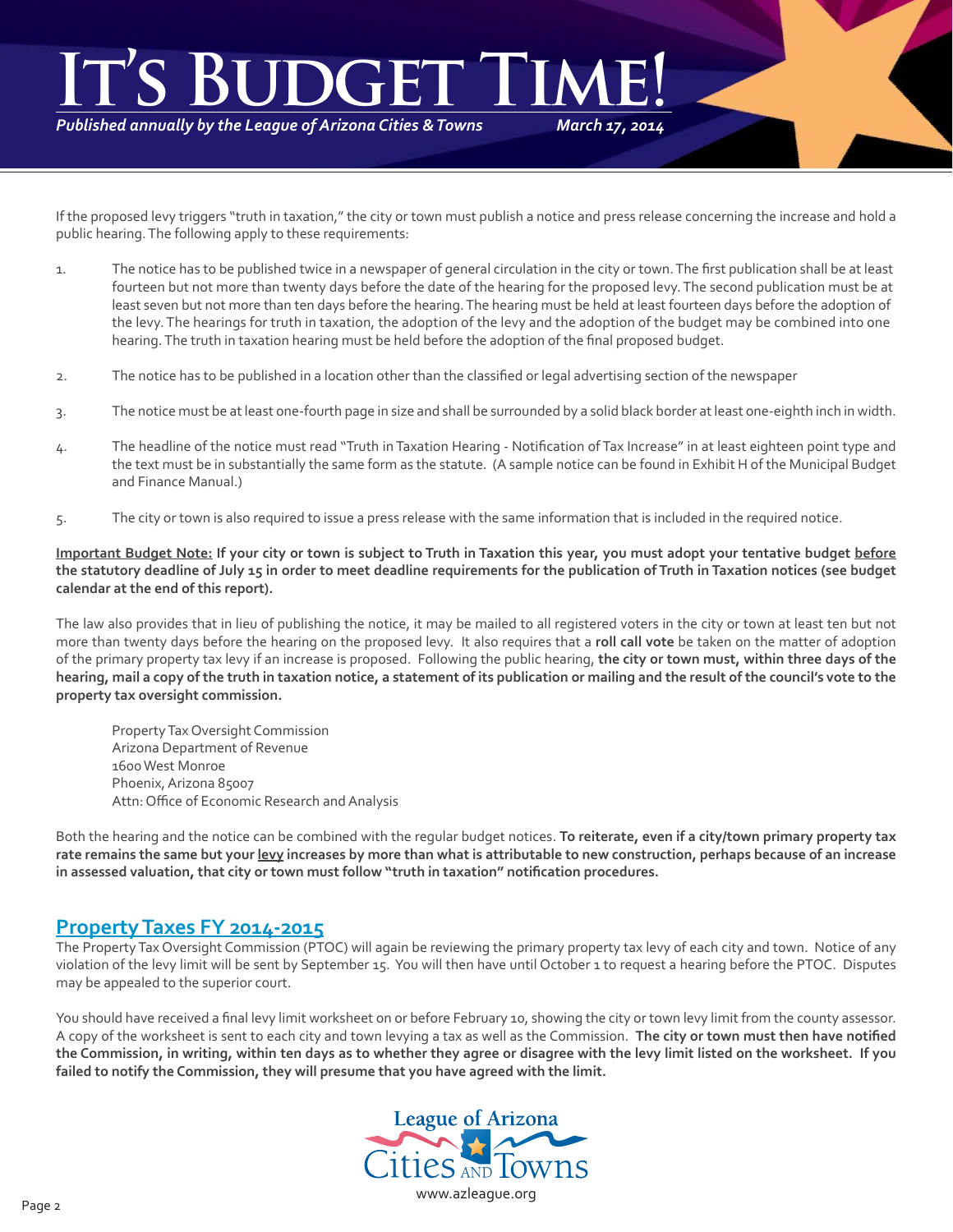# *March 17, 2014* IT'S BUDGET TIME!

*Published annually by the League of Arizona Cities & Towns*

In addition to this requirement, in early July, the PTOC will request the amount of total actual property tax collections from the prior year and collections from property which was added to the rolls as escaped property in the prior year. This information is necessary for the PTOC to properly review the levy limit calculations.

If you find that your collections exceed your allowable levy for last year, there is an Attorney General's opinion (86-031), which has been interpreted to mean that a city or town can offset the amount of involuntary tort judgments which they have paid during a tax year against any excess property tax collections. In other words, such judgments can reduce the amount you may have to subtract from your allowable levy due to excess tax collections. To take advantage of this option, you must submit to the PTOC by the first Monday in July a copy of the court order or settlement agreement of the involuntary tort judgment and the minutes of the council meeting at which payment was approved.

# **Government Property Lease Excise Tax**

The Government Property Lease Excise Tax (GPLET) applies to buildings which are owned by a city, town or county, but leased by a private party and occupied and used for commercial or industrial purposes. This tax is the successor to the tax on possessory interests which was repealed in 1995. Counties must administer and collect the excise tax, and distribute the revenues to the county, city, school district(s) and community college district, according to a percentage distribution formula.

The 2010 session saw several changes made to new GPLET Leases. Any current GPLET leases, or leases entered into within 10 years pursuant to a development agreement, ordinance or resolution approved by the governing body prior to June 1, 2010, are grandfathered in and will not be affected by the changes. For all other leases, changes include: establishing a lease term limit of 25 years while preserving the government lessors ability to abate the GPLET tax for up to 8 years for properties located in a central business district; modifications to the definition of a central business district; new transparency requirements for government lessors in conjunction with the Department of Revenue (DOR); a transferring of the responsibility for the collection and distribution of GPLET taxes from the government lessors to the county treasurers; a scheduled audit of GPLET by the Auditor General in 2015 and a review of rates by JLBC in 2016. There is an in-depth explanation of the GPLET tax in the Municipal Budget and Finance Manual.

# **Update on Development Fees**

SB 1525 from the 2011 legislative session brought substantive changes to statutes governing municipal development fees, infrastructure improvement plans and fee studies. The statute prescribes that a municipality may assess development fees to offset costs associated with providing certain necessary public services to new development. These development fees must be: proportionate to the burden imposed on the municipality; based on items contained in a community's Infrastructure Improvements Plan (IIP); and calculated using a fee study conducted by a qualified professional.

The comprehensive 2011 law places limits on the items defined as "necessary public services" for which impact fees can be assessed. Certain categories of impact fees were prohibited as of January 1, 2012; however, if they were being collected prior to that date, they may continue in force until **August 1, 2014**. The law requires municipalities to have new IIPs and new fee studies adopted by **August 1, 2014**. The League model ordinance can be used as a guideline for compliance with the provisions of this law. To view the model ordinance, please click here. For more information on SB1525, please see the 2011 New Laws Report on the League's website.

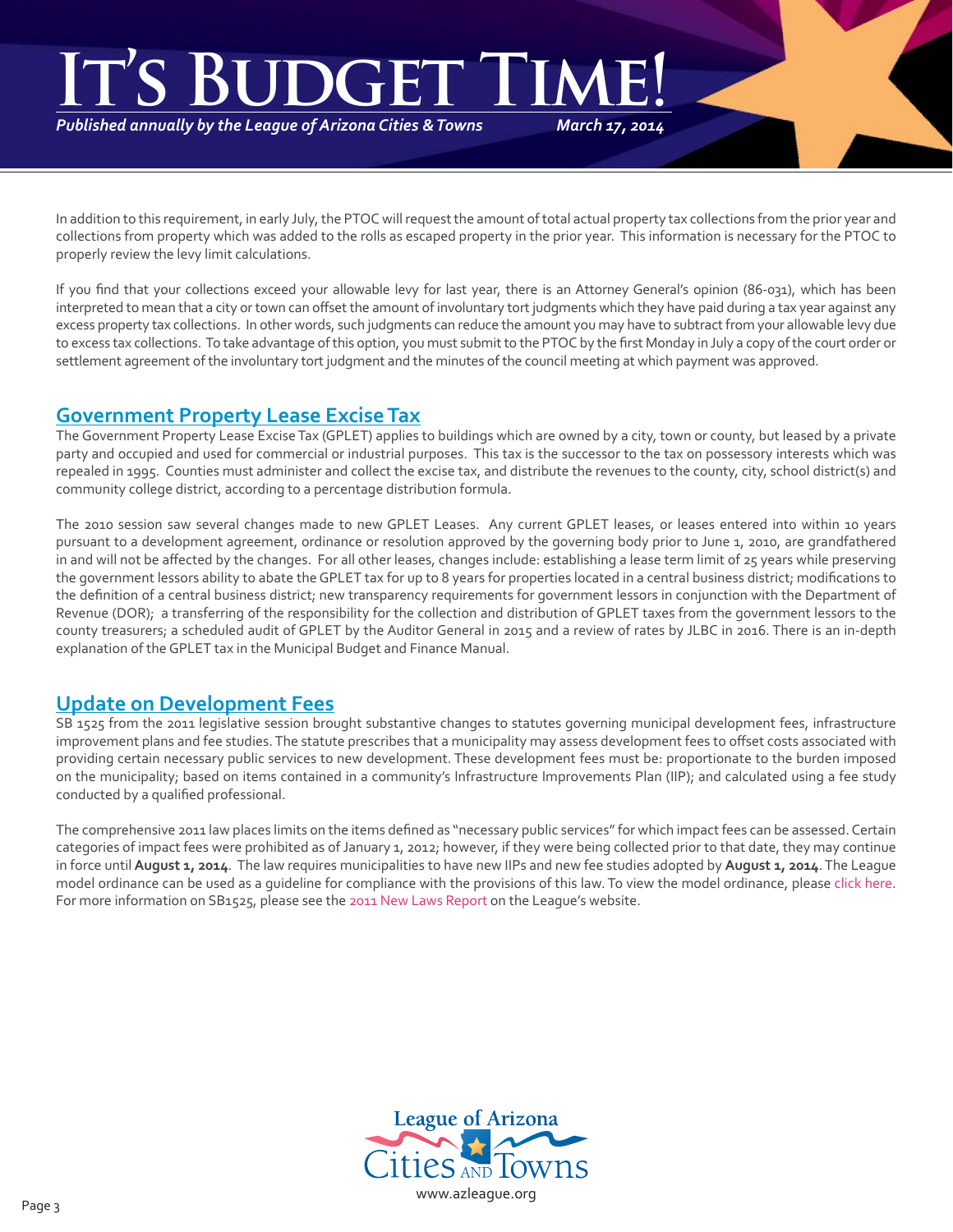# **It's Budget Time!**

*Published annually by the League of Arizona Cities & Towns*

*March 17, 2014*

# **HURF**

**As a reminder, according to A.R.S. §9-481, an audit report must include "determination" that HURF and any other dedicated state transportation revenues are being used solely for their authorized transportation purposes. We recommend that it be a written affi rmation provided in your audit.**

Remember that state law specifically prohibits the use of HURF monies on law enforcement or the administration of traffic safety programs. It also gives the Auditor General authority upon request of the joint legislative audit committee to conduct performance audits on cities and towns receiving HURF monies and it establishes penalties for those jurisdictions that violate the HURF requirements. If you have any questions about your particular city or town HURF distribution, you may contact Brad Steen with the Fiscal Planning Division of the Arizona Department of Transportation at (602) 712-4637.

# **Financial Reports and Website Requirements**

Legislation enacted during the 2010, 2011 and 2012 sessions amended and added rules regarding publication and submission of certain financial notices and reports, as well as amended rules pertaining to the creation of local government websites.

#### **City, Town Website**

As of January 1, 2013, cities and towns with a population over 2,500 are required to establish and maintain an official Internet website that is accessible to the public at no cost. Each local government website must have available comprehensive reports detailing all revenues and expenditures over \$5,000. Previously, only reports on expenditures were required. The League continues to work with the Department of Administration on compliance with this requirement, through their website, http://openbooks.az.gov.

State law allows municipalities to satisfy this requirement by posting a Comprehensive Annual Financial Report (CAFR) that has received a certificate of achievement for excellence in financial reporting by the Governmental Finance Officers Association to their website. The CAFR must be produced by a certified public accountant or a licensed public accountant who is not an employee of the local government. The report must be in accordance with generally accepted auditing standards and contain financial statements that are in conformity with generally accepted accounting principles. Therefore, municipalities must determine whether to pursue GFOA certification for their CAFR to comply with the statute or post the CAFR and provide the required expenditure and revenue information.

#### **Publication of Local Budgets**

Additionally, municipalities must prominently post on their websites revenue and expense estimates and adopted budgets for the last five years. These documents must be posted within seven business days of their final adoption. Municipalities without websites shall utilize the website of the League of Arizona Cities and Towns.

#### **New Posting Requirement**

A municipality that chooses to levy or assess any new or increased taxes or fees must provide written notice of the change at least 60 days before the date the proposed tax or fee is approved or disapproved on the municipality's homepage of its website. This requirement does not apply to development impact fees.

#### **Property Tax Levy Report**

Cities and towns preparing to have a public hearing on a property tax levy must publish a report that includes estimates of both expenditures and revenues related to the levy. This report must be published in a newspaper, on the city or town's website, and made available at libraries and administrative offices. The newspaper publication must also include a physical address for the library and the city or town website address. If a municipality's rate is set to increase, the city or town must provide 60-days' notice on its website.

#### **Sales Tax Report**

Cities and towns that do not contract with the Arizona Department of Revenue (DOR) for their tax collection must now submit a report to DOR by September 1 each year that includes the total amount of transaction privilege tax (TPT) and excise tax monies collected by the city or town from the prior year.

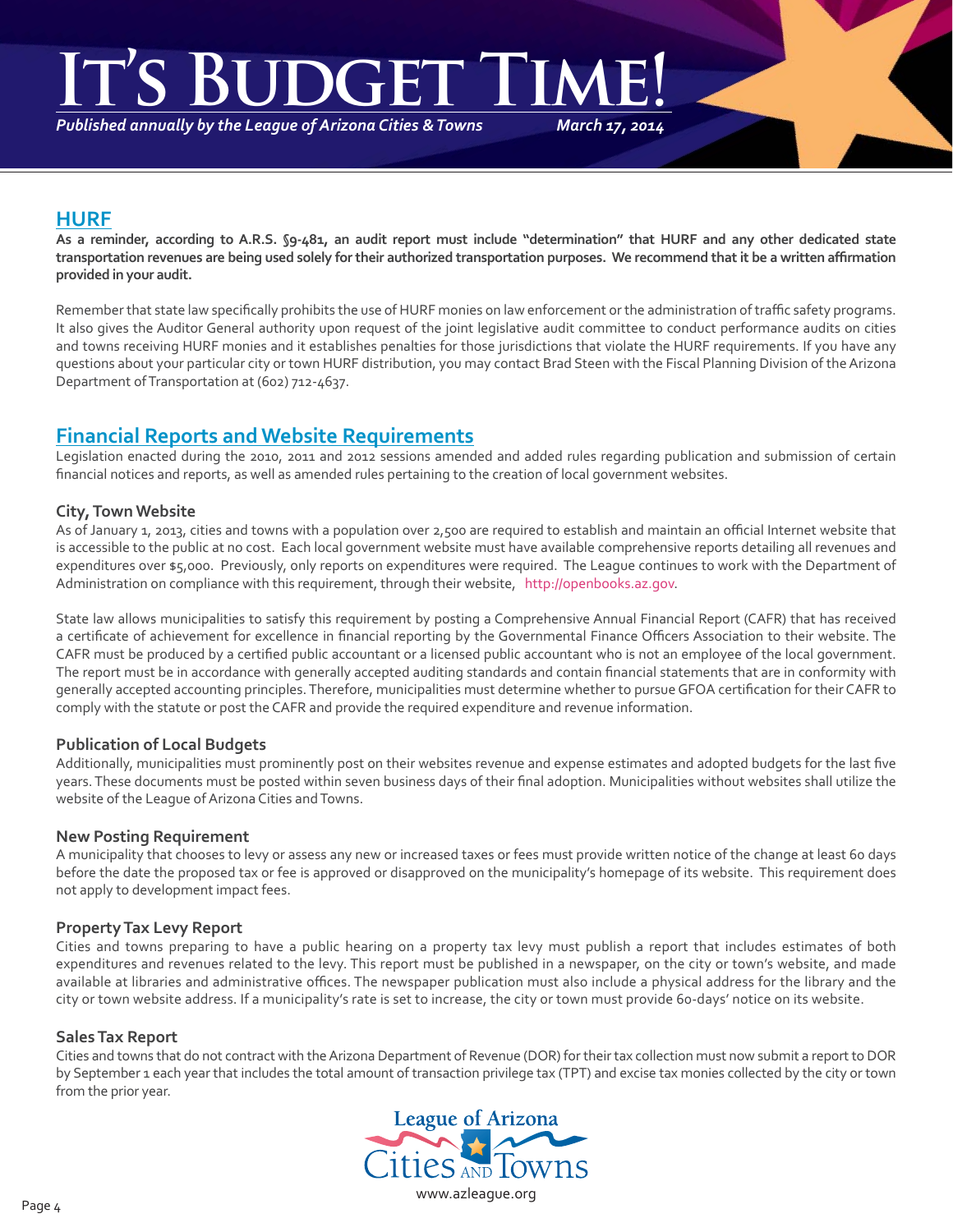# **DGET**

*Published annually by the League of Arizona Cities & Towns*

*March 17, 2014*

#### **Residential Rental Tax**

Municipalities are prohibited from imposing or increasing transaction privilege taxes on the rental of residential property unless the increase is approved by the voters at a regular municipal election.

#### **Communication Relating to Elected Offi cials**

All expenditures for communications that promote an individual elected public official that include the official's name or physical likeness must now be reported to the Arizona Department of Administration (ADOA). Communications required by statute, ordinance or rule, and activities conducted in the normal course of the local government's operations are exempt from this reporting requirement.

# **Informational Pamphlet Required for Bond Elections**

Current law requires that an informational pamphlet be issued in connection with bond elections. The pamphlet must provide examples of how the bond will impact the taxes for a \$250,000 home, a \$1 million commercial property and on agricultural property valued at \$100,000. Additionally, the example value for commercial property is reduced to \$1 million.

# **Municipal Water Charges**

A municipality may not seek recovery of water and wastewater charges from anyone other than an individual who has contracted for the service and resides or has resided at the service address when the residential property contains four or fewer units. A property owner, an immediate family member of the person who does not reside at the property or any other entity, at its sole discretion, may contract for water and wastewater service with a municipality and shall provide payment for such services.

### **Municipal Improvement Districts Reserve Fund**

Cities and towns may create reserve funds to be used for municipal improvement districts financing using the proceeds of special assessment lien bonds. For questions relating to this new fund, please contact your financial advisor.

# **The Uniform Expenditure Reporting System (UERS)**

The UERS report must be filed by all cities and towns no later than four months after the end of the fiscal year. This requirement applies even if you have adopted an alternative to the State imposed expenditure limitation. The UERS report actually consists of three reports: (1) an annual expenditure limitation report; (2) a financial statement (performed when audits are done) and (3) a reconciliation report (reconciling total expenditures reported in the expenditure limitation report to total expenditures reported in the financial statement). Figures used in these reports are to be audited figures. To meet the four month filing deadline, you should contact your auditor soon after the close of the fiscal year. If you cannot meet the October 31 filing deadline, an extension of up to 120 days may be granted by the Auditor General. Such an extension must be requested in writing.

Also, the statutes require that each city and town provide the Auditor General with the name of the chief fiscal officer of the community by July 31 of each year. The chief fiscal officer is responsible for filing the UERS report.

# **Expenditure Limit and UERS Dates**

| <b>DATE</b><br>February 1 | <b>EVENT</b><br>Economic Estimates Commission (EEC) notifies cities and towns of their<br>estimated expenditure limitation.      |
|---------------------------|----------------------------------------------------------------------------------------------------------------------------------|
| April 1                   | EEC determines the actual expenditure limitation for the coming fiscal<br>year and notifies the city or town.                    |
| July 31                   | Provide name of chief fiscal officer to the Attorney General                                                                     |
| October <sub>31</sub>     | Reports required by UERS must be submitted to the Auditor General<br>unless an extension is requested (in writing) and approved. |

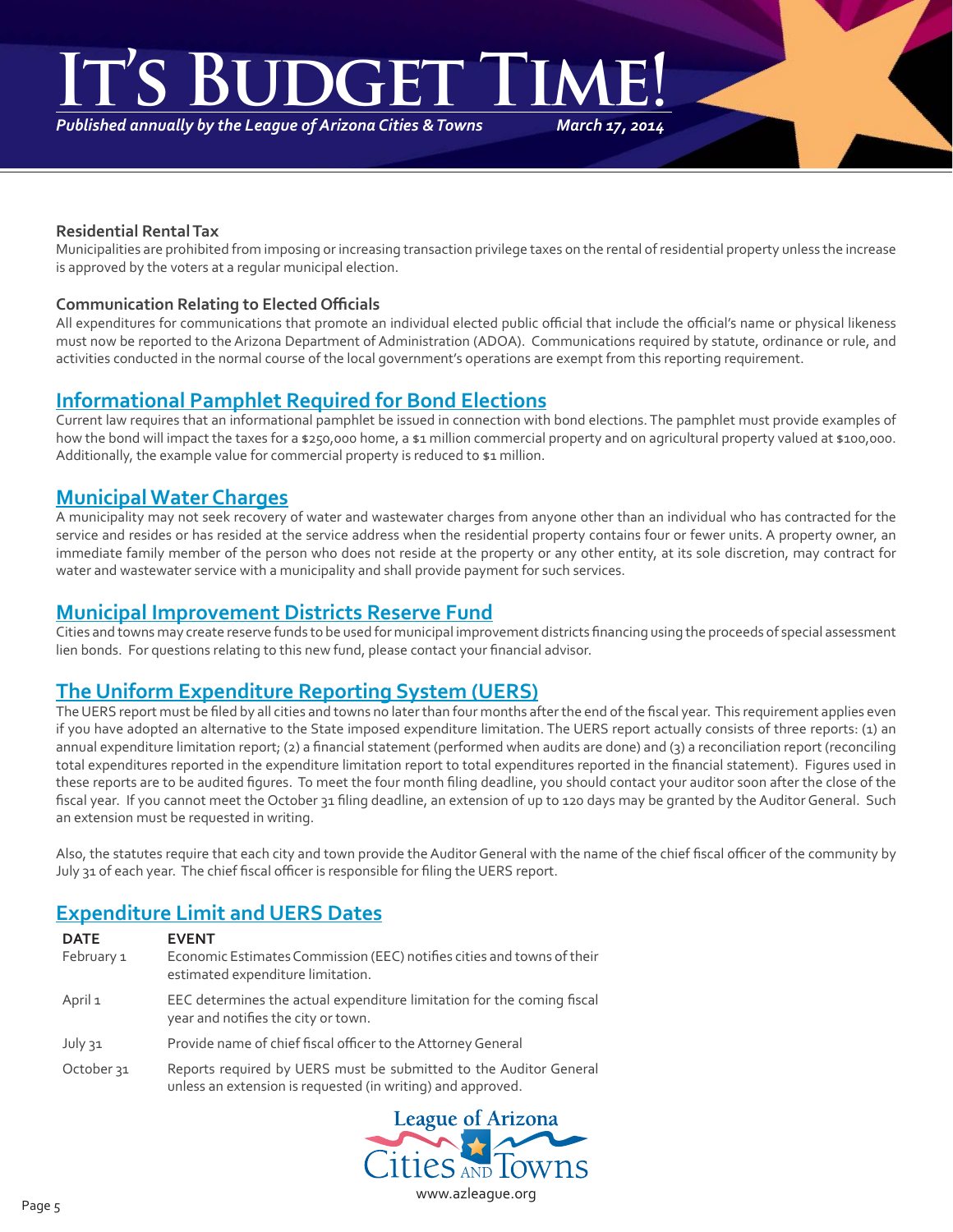# **IS BUDGET**

*Published annually by the League of Arizona Cities & Towns*

*March 17, 2014*

### **WIFA**

The Water Infrastructure Finance Authority (WIFA) is charged with helping communities develop necessary water and wastewater infrastructure. For information on programs offered by WIFA please contact Melanie Ford at mford@azwifa.gov or (602) 364-1321.

# **Budget Forms**

The Auditor General's office has budget forms have forms posted to their website for FY '15. For budget form questions, please contact Michael Stelpstra at (602)553-0333 or asd@azauditor.gov.

**Note:** Prompt attention should be given to the accurate completion of the forms due to state law that requires the forms to be posted on a municipality's website. State law requires additional information on employee compensation and benefits to be reported. In order to facilitate this, the Auditor General will provide a place to report this information on their budget schedules. Because a city or town is already required to post these documents to their website, you will also be fulfilling the posting requirements.

# **Public Deposits and Pooled Collateral**

Last year the legislature established the Statewide Collateral Pool Administrator in the Office of the State Treasurer. The Administrator has the responsibility to prescribe and enforce policies that fix the terms and conditions under which uninsured public deposits must be secured by collateral. The Administrator must have the necessary policies and procedures in place to implement this legislation by July 1, 2014. Uninsured public deposits required to be secured by collateral must be deposited in an eligible depository; however, the City of Phoenix, with a written notice to the Administrator, is exempt because it is a chartered city with a population of over a million people.

An eligible depository is prohibited from accepting any public deposit without the required collateral being deposited with a qualified escrow agent or the Administrator. The required collateral must be 102 percent of public deposits, less any applicable deposit insurance, and must be valued at current market value.

The legislation also established procedures for payment of losses and civil penalties for noncompliance. The Administrator is required to annually assess a fee on every eligible depository. The list of acceptable collateral that an eligible depository of uninsured public monies is required to deliver is expanded to include letters of credit issued by a federal home loan bank that have been delivered to the Administrator and meet other specified requirements. If you have any questions about this new program, you may contact the Arizona State Treasurer's Office at (602) 542-7800.

# **Social Security Rates**

Contributions to Social Security are divided into two segments - old age and survivor benefits, and Medicare. The current contribution rate for the first segment is 6.2% for employees and 6.2% for employers, on the first \$117,000 of salary. The contribution rate for the second segment is 1.45% and there is no maximum salary threshold. These rates are current through calendar year 2014.

# **ASRS Contribution Rate**

For those of you in the state retirement system, the contribution rate for FY15 is a 50/50 split: Employees must contribute 11.48% for retirement and 0.12% for long-term disability; and employers contribute 11.48% and 0.12%, respectively.

Additionally, state law requires ASRS to administer an Alternate Contribution Rate (ACR) to ASRS participating employers that employ ASRS retirees who return to work. The law requires that an ACR be charged to and paid for by the employer, which applies to all ASRS retirees who return to work for an ASRS employer regardless of early or normal retirement status, and regardless of the number of hours worked in a pay period. For Fiscal Year 2014-15 beginning July 1, 2014, the ACR will be 9.57%. For more information, please refer to (A.R.S. § 38-766.02).

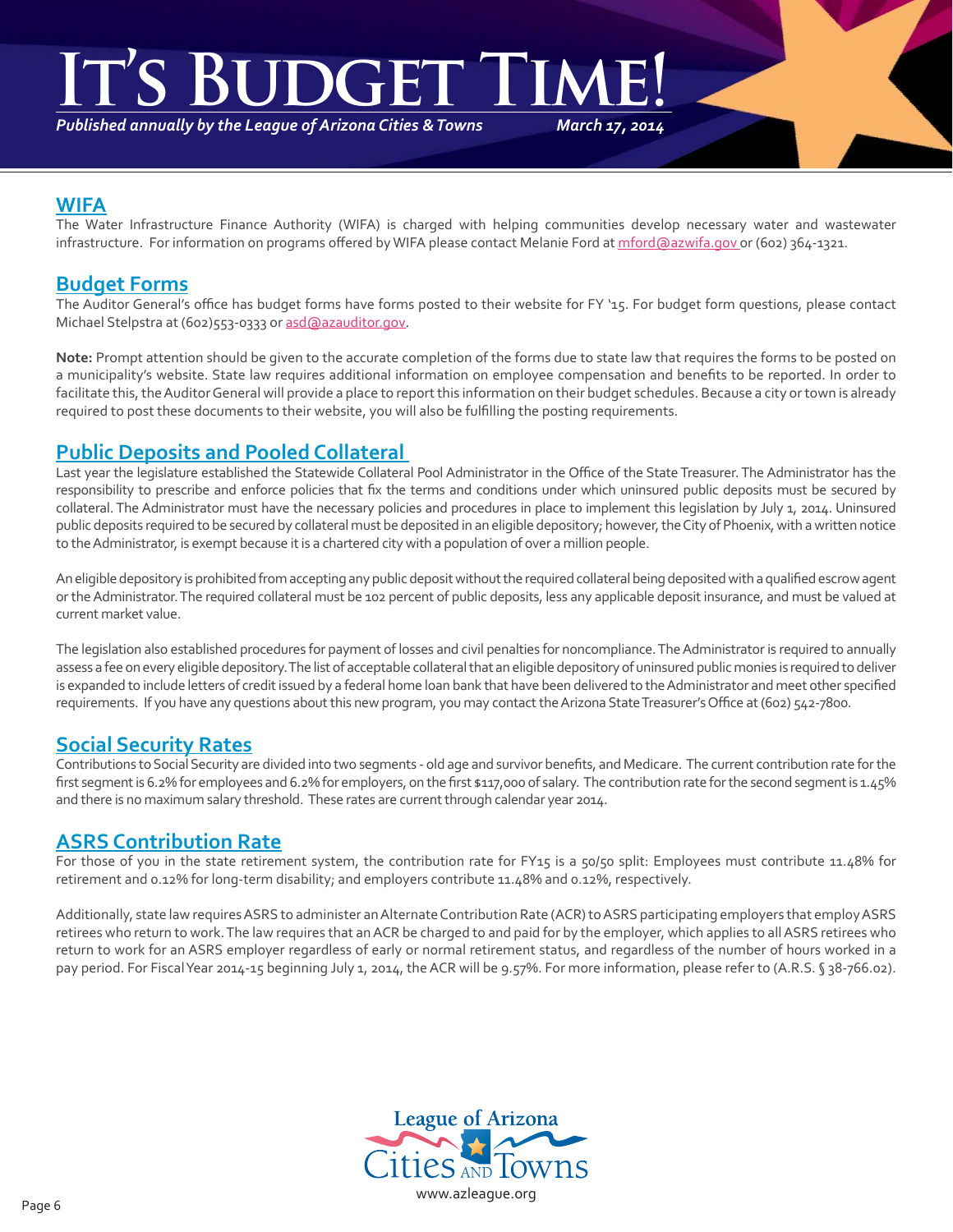# IT'S BUDGET TIME!

*Published annually by the League of Arizona Cities & Towns*

*March 17, 2014*

# **PSPRS Contribution Rate**

Changes were made to PSPRS rates in the 2011 session that increase contribution rates for employees. The rate schedule is 11.05% for FY15 and for all subsequent fiscal years, the contribution rate will be 11.65% or a split of 1/3 for employees and 2/3 for employers, whichever is lower. The employee contribution rate, however, cannot be below 7.65%. To find your employer rate for FY15, please call (602) 255-5575 or visit: http://www.psprs.com/Admin\_Investments\_and\_Finance/cato\_Actuarial\_individual\_rpts.html

If a retired PSPRS member returns to work in a PSPRS covered position, the employer is required to pay an alternate contribution rate (ACR). The ACR will be determined annually by the actuary and will cover the unfunded liability portion of the total contribution, except that the ACR will have an 8% minimum contribution.

# **Consumer Price Index**

In preparing your budget it may be useful to compare previously budgeted items with the ones anticipated for the upcoming fiscal year. To aid you in doing this, listed below is the consumer price index for the United States West area. The index is published by the United States Department of Labor, Bureau of Labor Statistics.

Using the index will allow you to compare budget items from previous years by adjusting for inflation. To convert any amount from a prior year to FY 13-14 dollars simply multiply the amount by the FY 14 factor for that year. For example, to convert a \$10 purchase made in FY 04-05 into FY 13-14 dollars you would multiply \$10 by the FY 14 factor for FY 04-05, which is 1.22, giving you a cost of \$12.20.

| West Urban Areas Consumer Price Index<br>$(1982 - 84 = 100)$ |                     |                    |  |  |  |
|--------------------------------------------------------------|---------------------|--------------------|--|--|--|
| <b>Fiscal Year</b>                                           | Index for all Items | <b>FY14 Factor</b> |  |  |  |
| FY 04-05                                                     | 193.0               | 1.22               |  |  |  |
| FY 05-06                                                     | 198.9               | 1.19               |  |  |  |
| FY 06-07                                                     | 205.7               | 1.17               |  |  |  |
| FY 07-08                                                     | 212.2               | 1.11               |  |  |  |
| FY 08-09                                                     | 219.6               | 1.07               |  |  |  |
| FY 09-10                                                     | 218.8               | 1.08               |  |  |  |
| FY 10-11                                                     | 221.2               | 1.07               |  |  |  |
| FY 11-12                                                     | 227.5               | 1.04               |  |  |  |
| FY 12-13                                                     | 232.4               | 1.01               |  |  |  |
| FY 13-14                                                     | 235.8               | 1.00               |  |  |  |
|                                                              |                     |                    |  |  |  |

I hope the information in this report will be of use to you in the preparation of your budget. If you have any questions or if I can be of assistance, please give me a call.

Tom Belshe, Deputy Director (602) 258-5786 tbelshe@azleague.org

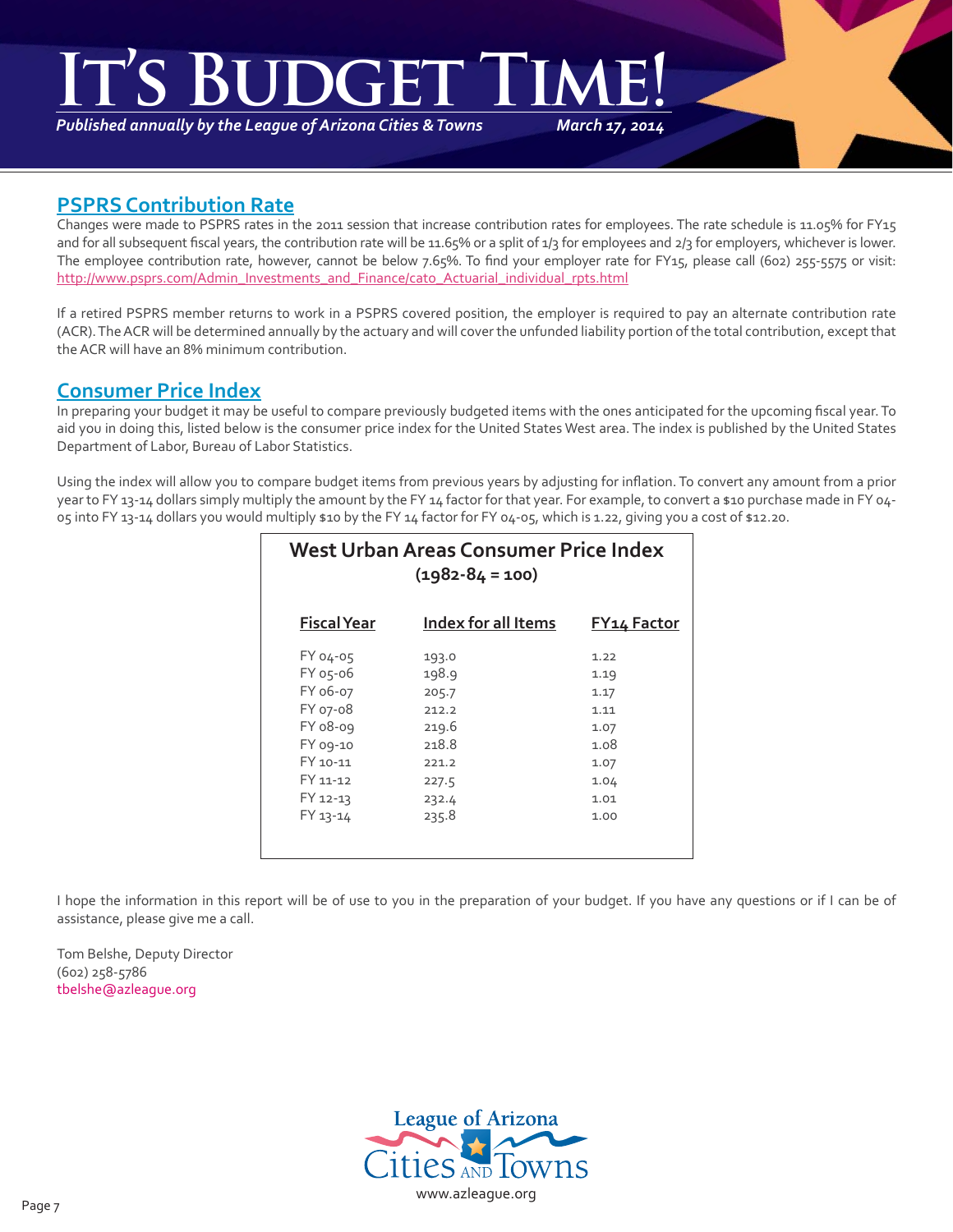# IT'S BUDGET TIME!

*Published annually by the League of Arizona Cities & Towns*

*March 17, 2014*

# **2014-2015 Budget Calendar**

| <b>ACTION</b> |                                                                                                                                                                                                                                                                                              | Deadline for<br>FY 2014-2015                                 | <b>Earliest Date</b><br>FY 2014-2015 |
|---------------|----------------------------------------------------------------------------------------------------------------------------------------------------------------------------------------------------------------------------------------------------------------------------------------------|--------------------------------------------------------------|--------------------------------------|
| 1.            | Compile pertinent budget information.                                                                                                                                                                                                                                                        | None                                                         | None                                 |
| 2.            | Distribute budget instructions, information and work sheets to department heads. (A general meeting<br>with department heads could be held at this time if desired.)                                                                                                                         | None                                                         | None                                 |
| 3.            | Complete compilation of the forthcoming fiscal year's revenue estimates including debt service<br>requirements, etc.                                                                                                                                                                         | None                                                         | None                                 |
| 4.            | Submit departmental budget estimates to appropriate reviewing official or office. Review of<br>departmental budgets and revenue estimates by appropriate reviewing official or office. (An<br>individual hearing with each department head may be held in conjunction with the review step.) | None                                                         | None                                 |
| 5.            | Make approved changes and prepare summary of tentative budget.                                                                                                                                                                                                                               | None                                                         | None                                 |
| 6.            | Begin preparation of proposed budget.                                                                                                                                                                                                                                                        | None                                                         | None                                 |
| 7.            | Receive from the county assessor certified property values necessary to calculate the property<br>tax levy limit and the final levy limit worksheet. (A.R.S. 42-17052)                                                                                                                       | On or before February 10 of the<br>tax year.                 | None                                 |
| 8.            | Notify the Property Tax Oversight Commission as to agreement or disagreement with the<br>property tax levy limit. (A.R.S. 42-17054)                                                                                                                                                          | Within 10 days of receiving<br>information in no. 7 (above). | None                                 |
| 9.            | Make the property values provided by the county assessor available for public inspection. (A.R.S.<br>$42 - 17055$                                                                                                                                                                            | On or before February 15 of the<br>tax year.                 | None                                 |
| 10.           | Deliver proposed budget to city council for review.                                                                                                                                                                                                                                          | None                                                         | None                                 |
| 11.           | Post notice on the city/town website that council will consider an increase in the property tax<br>rate on the date of the budget hearing. (A.R.S. 9-499.15)                                                                                                                                 | May 2 or 6o days before<br>budget hearing.                   | None                                 |
|               | 12. Submit information on involuntary tort judgments and appropriate documentation to the<br>Property Tax Oversight Commission for consideration. (A.A.C. 15-12-202)                                                                                                                         | July 1                                                       | None                                 |
| 13.           | Adopt tentative budget. (A.R.S. 42-17101)***                                                                                                                                                                                                                                                 | July 21                                                      | None                                 |
| 14.           | Publish a summary of the tentative budget once a week for two consecutive weeks. Also include<br>time and place of budget hearing and a statement indicating that the proposed budget may be<br>examined at city/town library and city/town hall. (A.R.S. 42-17103)                          | Depends upon<br>newspaper publishing date.                   | None                                 |
| 15.           | Publish first "Truth in Taxation" notice (Exhibit H) in a paper of general circulation in the city or<br>town and issue a press release with the same information as the published notice.* (A.R.S. 42-<br>17107)                                                                            | July 21                                                      | July 15                              |
|               | 16. Publish second "Truth in Taxation" notice in a paper of general circulation in the city or town.**<br>$(A.R.S. 42-17107)$                                                                                                                                                                | July 28                                                      | July 25                              |
|               | 17. Post entire tentative budget on website and keep it posted for at least 60 months. (A.R.S.<br>42-17105)                                                                                                                                                                                  | July 30                                                      | None                                 |

- \* Only necessary if the proposed property tax levy, excluding amounts attributable to new construction, is greater than the amount levied by a city or town in the previous year. In lieu of publishing the notice, a city or town may mail the notice to all registered voters at least 10 days but not more than 20 days before the hearing.
- \*\* This must occur on or before the day on which the board of supervisors levies the county tax. Check with your county board of supervisors as to their deadline for receiving your levy. Dates may change to confirm to their schedule.
- \*\*\* Entire tentative and final budgets (Auditor General Forms) must be posted on website within 7 business days of adoption and remain on the website for 60 months.